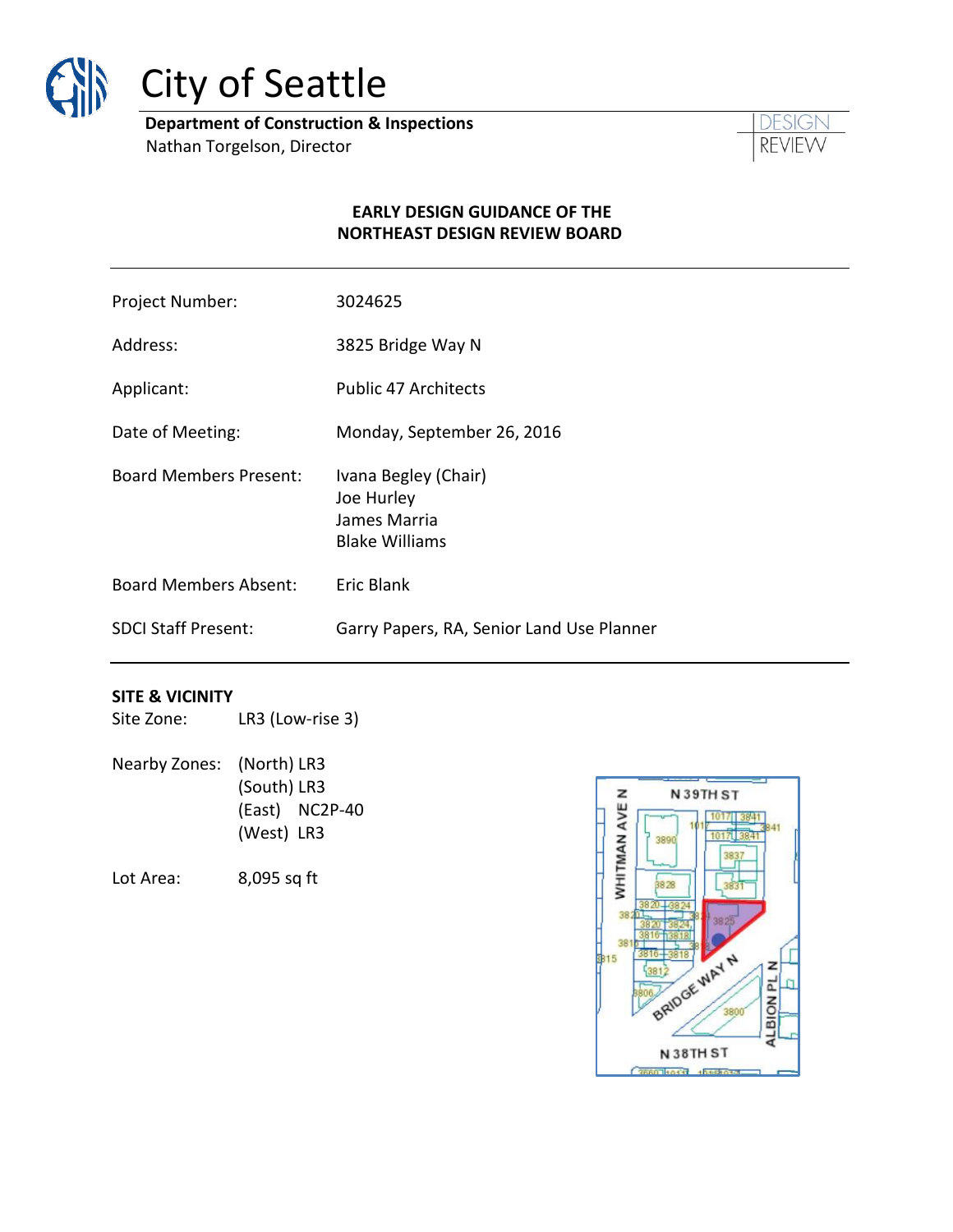# **Current Development:**

The nearly triangular lot is half surface parking and has a 1 story commercial structure on the west portion, adjacent to the alley.

#### **Surrounding Development and Neighborhood Character:**

A two-story apartment occupies the adjacent site to the north. Several 3 and 4-story multifamily structures are to the west across the alley. The surrounding neighborhood has a diverse mix of styles, scales and uses, including older commercial structures and more recent townhouses and apartment complexes along busy Bridge Way N.

#### **Access:**

Pedestrian access is from the two adjacent sidewalks, on Bridge Way N and the short portion of Woodland Park Avenue N. Vehicular access is from the improved alley to the west.

#### **Environmentally Critical Areas:**

None

# **PROJECT DESCRIPTION**

The proposed development is a 5 story apartment building, consisting of about 34 units, with no commercial uses or parking.

NOTE: The applicant showed an alternative or Option 4 in the EDG booklet that anticipated a Living Building Pilot (LBP) incentive program that might be adopted by the City of Seattle. Since the EDG meeting, City Council adopted ordinance 125163, which establishes the Living Building Pilot program, effective 10/7/16. The applicant may integrate aspects of the LBP code into their subsequent Master Use Permit (MUP) application, with the understanding that the new aspects may generate additional comments and guidance from the Design Review Board at subsequent meetings. The Board focused on Options 1-3, and did NOT implicitly endorse any aspect of the LBP Option 4 at this meeting.

The design packet includes information presented at the meeting, and is available online by entering the project number at this website: <http://web6.seattle.gov/dpd/edms/>

The packet is also available to view in the file, by contacting the Public Resource Center at SDCI:

**Mailing Public Resource Center Address:** 700 Fifth Ave., Suite 2000 P.O. Box 34019 Seattle, WA 98124-4019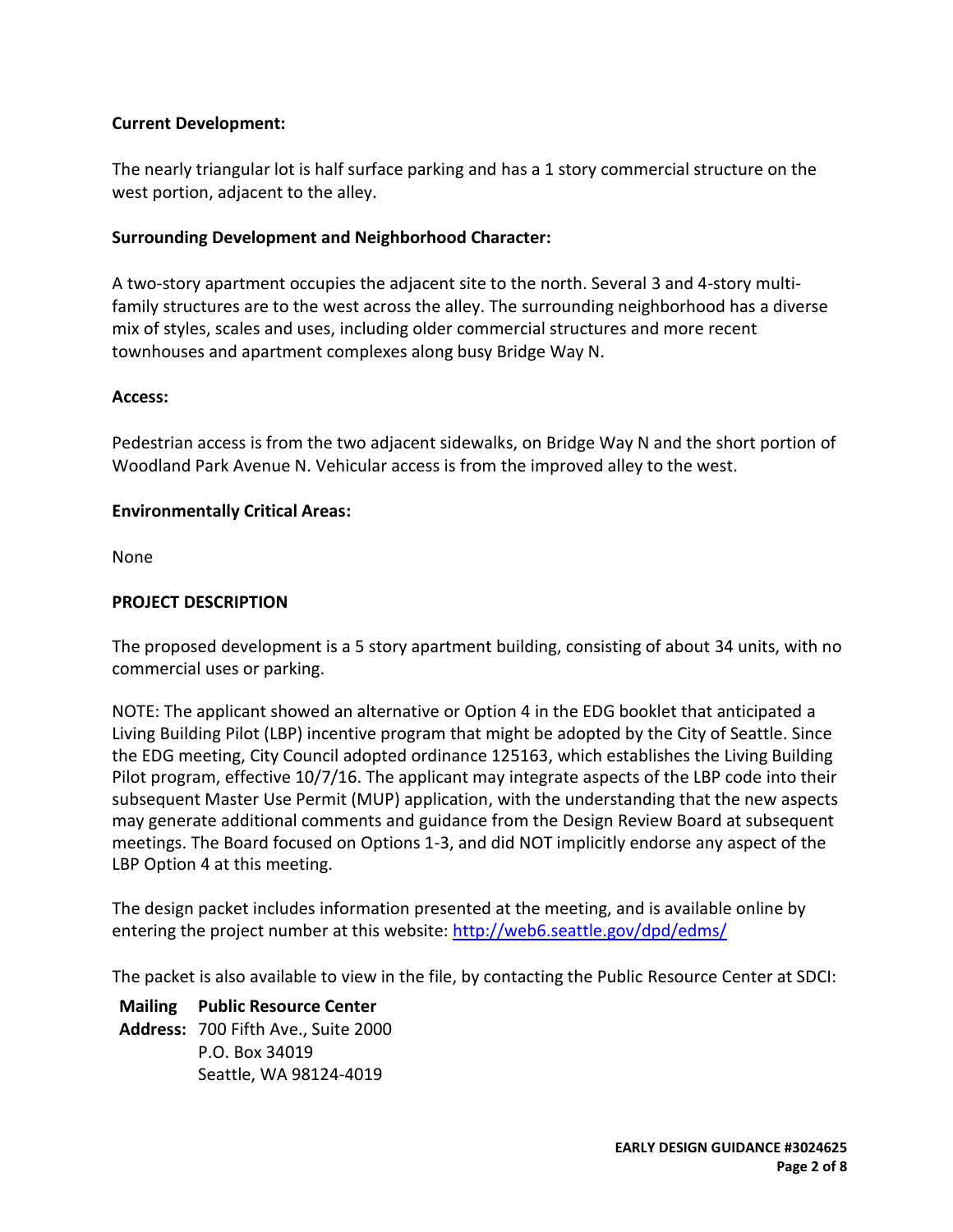#### **Email:** [PRC@seattle.gov](mailto:PRC@seattle.gov)

#### **EARLY DESIGN GUIDANCE September 26, 2016**

#### **PUBLIC COMMENT**

The following public comments were offered at this meeting:

- Supported the 'high-design' and compact unit sizes of the preferred option.
- Encouraged an interactive street edge with human scale and relatable design features between the building and sidewalks, promoting neighborhood interaction.
- Supported the redevelopment of a 'dormant site', but concerned about pedestrian safety and sight lines at the sharp corner of the alley.
- Supported the sustainable features and encouraged the project become a showcase for Seattle.

SDCI staff also summarized design related comments received in writing prior to the meeting:

Concerned that a 5 story structure is incompatible with the neighborhood context.

All public comments submitted in writing for this project can be viewed using the following link and entering the project number:<http://web6.seattle.gov/dpd/edms/>

#### **PRIORITIES & BOARD RECOMMENDATIONS**

After visiting the site, considering the analysis of the site and context provided by the proponents, and hearing public comment, the Design Review Board members (the Board) provided the following siting and design guidance. (Guideline Citations)

[Page references] below are to the EDG booklet dated 9/26/16.

#### **1. Massing and Form:**

- a. The Board discussed the three massing alternatives and agreed the preferred Option 3 creates a gateway and strong bar form defining the diagonal street, but that singular form requires more modulation study, and also a level of premium materials and detailing [similar to pg 37]to be successful. (CS2-A; DC2-C; DC4-A)
- b. In addition to the scale and shadows afforded by proposed balconies shown on pg 38/upper, the Board encouraged study of larger modulating notches in the form such as shown on pg 37/lower right. (DC2-B&C)
- c. The Board agreed the Option 3 mass was at the comfortable limit of height for this site and along Bridge Way, and they agreed an additional floor of the provisional Living Building Pilot Option 4 makes a form noticeably taller (than Option 3) in the context, and if pursued, that form may require top floor stepbacks or other scale adjustments. (CS2-D; DC2-A2)

#### **2. Bridge Way Ground Level & Streetscape**: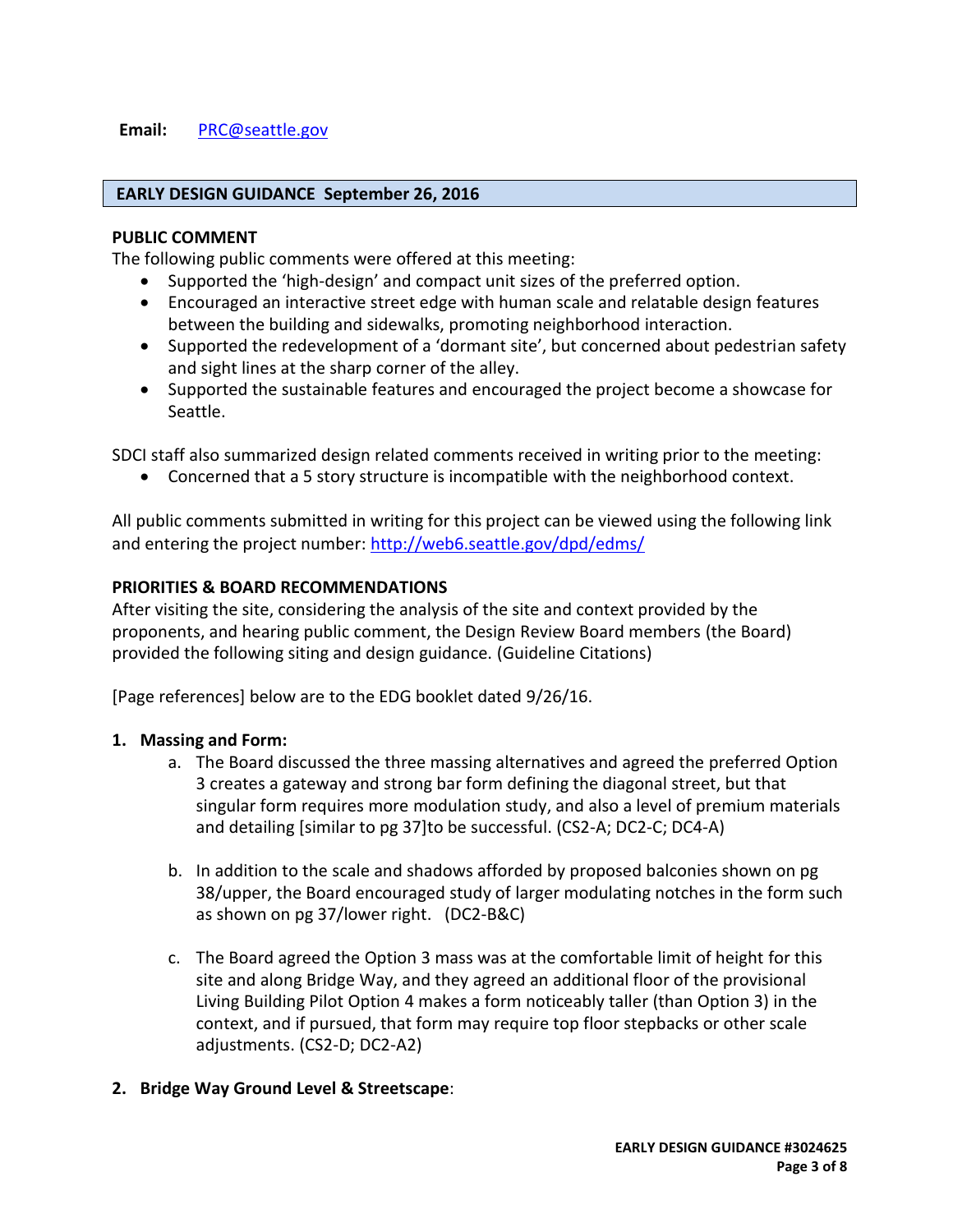- a. The Board supported the setback ground level along Bridge Way, to create a floating bar above, but unanimously agreed that residential ground level should be interactive with the sidewalk and not include sunken moat units [31/lower left], or a tall continuous wall along the sidewalk (both shown pg 38/41). (PL3-B)
- b. The Board supported the primary residential entry and lobby at the west end [39] and that covered entry plaza being a stepped or cut-away corner [38/ lower right] for visibility and pedestrian safety at the alley. (PL3-A; PL4-A)
- c. The Board agreed the bar form should step with the sloping grade along the street, in particular at the west end, not hitting grade as shown on 31/upper right. (CS1-C)

# **3. Alley Edge & Courtyard**:

- a. The Board agreed the Option 3 north courtyard [31] requires careful study to maximize sunlight penetration, plant viability, and to be a usable amenity during short winter days. The Board encouraged possible stepping of the north form to lift the levels to the sun, and recover units possibly impacted by the recommended notching of the south bar (see guidance 1b above). (CS1-B2; DC3; PL1-C)
- b. The Board agreed there should be a carefully designed fence, planter and/or buffer along the alley, and consider the courtyard shown on pg 39 to multi-function as a move-in/out staging space, since no loading or parking is proposed. (DC1-C4)

# **DEVELOPMENT STANDARD DEPARTURES**

The Board's recommendation on the requested departure(s) will be based on the departure's potential to help the project better meet the design guidelines priorities and achieve a better overall project design than could be achieved without the departure(s). The Board's recommendation will be reserved until the final Board meeting. (Guideline Citations)

At the time of the Early Design Guidance the following departures were identified:

1. **Rear Setback (SMC 23.45.518.A):** The Code requires apartments in the LR zones to have a rear setback of 10ft minimum when adjacent to an alley (on this site, the "rear" of the site is the property line along the alley). For their preferred Option 3, the applicant proposes the 45 ft wide west end of the bar to full occupy the setback zone (0ft setback), to the alley property line.

The Board indicated receptivity to this departure as the 50ft remainder of the site along the alley provides an essentially unbuilt courtyard of open space for light and air to the neighbors (or a lower building form depending on revisions cited in the guidance 3a above). (DC2-2)

2. **Projections in Required Setbacks (SMC 23.45.518.H.3.a):** The Code allows bay and balcony projections into any required setback, if those projections are no more than 2 ft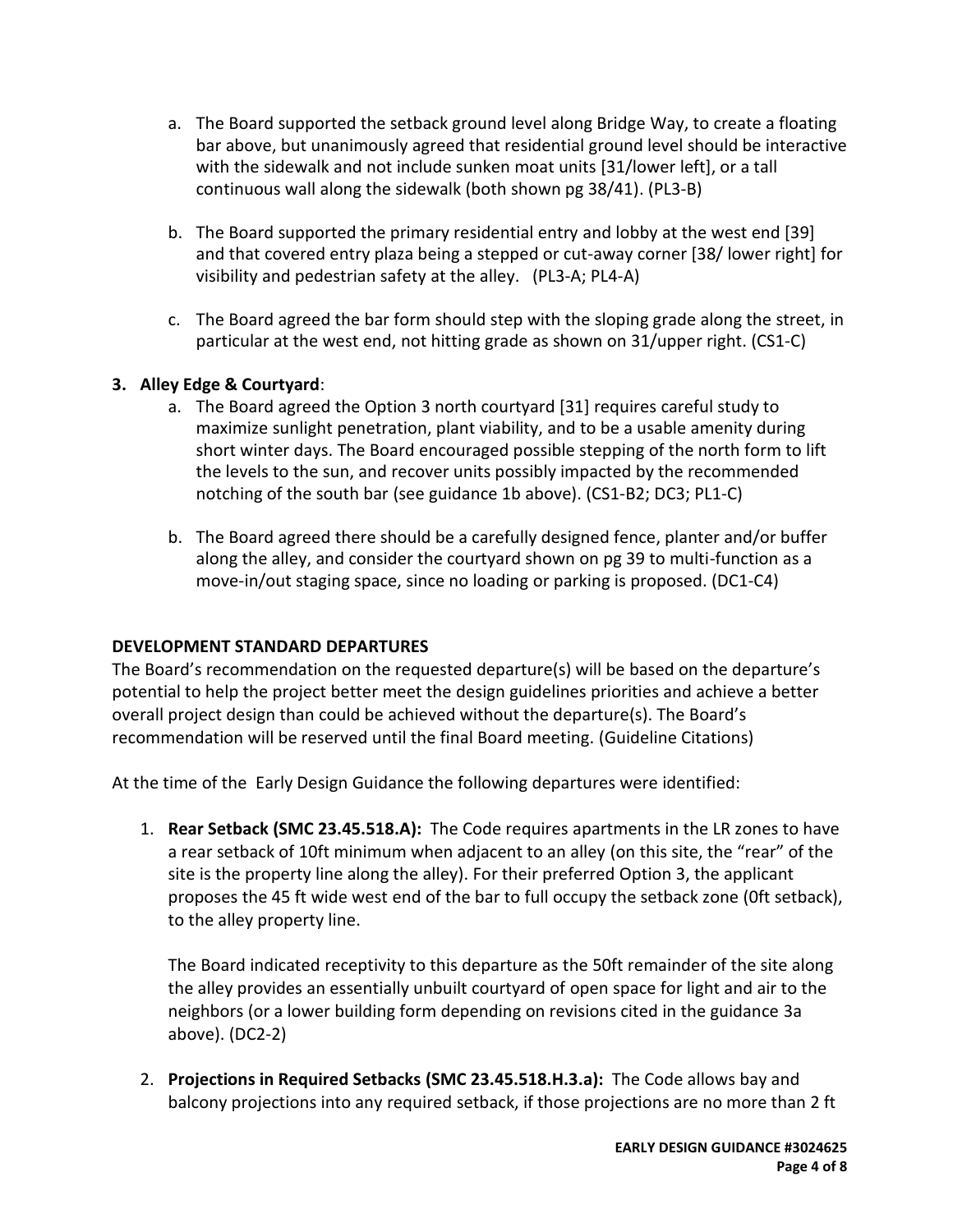deep, and no closer than 5ft to any lot line. The applicant proposes 2ft deep balconies on the majority of the Bridge Way façade, but they would be 3ft from the lot line (there is a separately required 5ft minimum setback along Bridge Way N).

The Board indicated cautious receptivity to this departure, because the 2ft deep balconies provide valuable scale, shadows and interest on a large façade, but the balconies should not be enlarged in area, and the resolution of the ground level interaction described in guidance 2a above should be solved. (DC2-C)

NOTE: The departure #3 on booklet pg 41 was not addressed by the Board at this meeting, as it pertains to the Living Building Pilot ordinance not in effect at the time.

# **DESIGN REVIEW GUIDELINES**

The Citywide Design Guidelines identified by the Board as Priority Guidelines are summarized below, while all guidelines remain applicable. For the full text please visit the [Design Review](https://www.seattle.gov/dpd/aboutus/whoweare/designreview/designguidelines/default.htm)  [website.](https://www.seattle.gov/dpd/aboutus/whoweare/designreview/designguidelines/default.htm)

# **CONTEXT & SITE**

# **CS1 Natural Systems and Site Features: Use natural systems/features of the site and its surroundings as a starting point for project design.**

# **CS1-B Sunlight and Natural Ventilation**

**CS1-B-2. Daylight and Shading:** Maximize daylight for interior and exterior spaces and minimize shading on adjacent sites through the placement and/or design of structures on site.

# **CS1-C Topography**

**CS1-C-2. Elevation Changes:** Use the existing site topography when locating structures and open spaces on the site.

# **CS2 Urban Pattern and Form: Strengthen the most desirable forms, characteristics, and patterns of the streets, block faces, and open spaces in the surrounding area.**

# **CS2-A Location in the City and Neighborhood**

**CS2-A-1. Sense of Place:** Emphasize attributes that give a distinctive sense of place. Design the building and open spaces to enhance areas where a strong identity already exists, and create a sense of place where the physical context is less established. **CS2-A-2. Architectural Presence:** Evaluate the degree of visibility or architectural presence that is appropriate or desired given the context, and design accordingly.

# **CS2-C Relationship to the Block**

**CS2-C-1. Corner Sites:** Corner sites can serve as gateways or focal points; both require careful detailing at the first three floors due to their high visibility from two or more streets and long distances.

**CS2-D Height, Bulk, and Scale**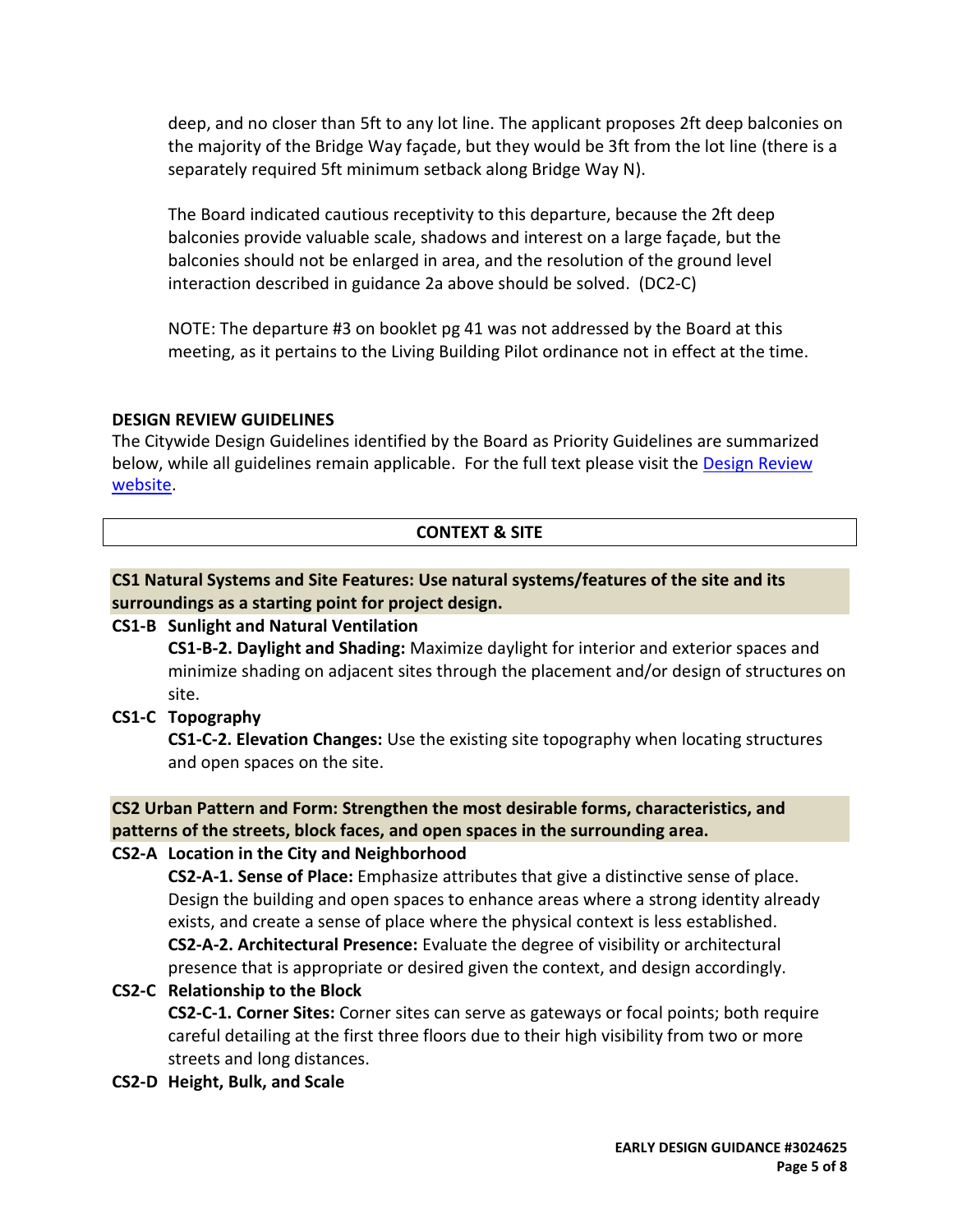**CS2-D-1. Existing Development and Zoning:** Review the height, bulk, and scale of neighboring buildings as well as the scale of development anticipated by zoning for the area to determine an appropriate complement and/or transition.

**CS2-D-2. Existing Site Features:** Use changes in topography, site shape, and vegetation or structures to help make a successful fit with adjacent properties.

**CS2-D-5. Respect for Adjacent Sites:** Respect adjacent properties with design and site planning to minimize disrupting the privacy of residents in adjacent buildings.

# **PUBLIC LIFE**

**PL1 Connectivity: Complement and contribute to the network of open spaces around the site and the connections among them.**

**PL1-B-3. Pedestrian Amenities:** Opportunities for creating lively, pedestrian oriented open spaces to enliven the area and attract interest and interaction with the site and building should be considered.

# **PL1-C Outdoor Uses and Activities**

**PL1-C-1. Selecting Activity Areas:** Concentrate activity areas in places with sunny exposure, views across spaces, and in direct line with pedestrian routes.

**PL3 Street-Level Interaction: Encourage human interaction and activity at the street-level with clear connections to building entries and edges.**

# **PL3-A Entries**

**PL3-A-1. Design Objectives:** Design primary entries to be obvious, identifiable, and distinctive with clear lines of sight and lobbies visually connected to the street.

**PL3-A-2. Common Entries:** Multi-story residential buildings need to provide privacy and security for residents but also be welcoming and identifiable to visitors.

**PL3-A-3. Individual Entries:** Ground-related housing should be scaled and detailed appropriately to provide for a more intimate type of entry.

**PL3-A-4. Ensemble of Elements:** Design the entry as a collection of coordinated elements including the door(s), overhead features, ground surface, landscaping, lighting, and other features.

# **PL3-B Residential Edges**

**PL3-B-2. Ground-level Residential:** Privacy and security issues are particularly important in buildings with ground-level housing, both at entries and where windows are located overlooking the street.

**PL3-B-4. Interaction:** Provide opportunities for interaction among residents and neighbors.

**PL4 Active Transportation: Incorporate design features that facilitate active forms of transportation such as walking, bicycling, and use of transit.**

# **PL4-A Entry Locations and Relationships**

**PL4-A-1. Serving all Modes of Travel:** Provide safe and convenient access points for all modes of travel.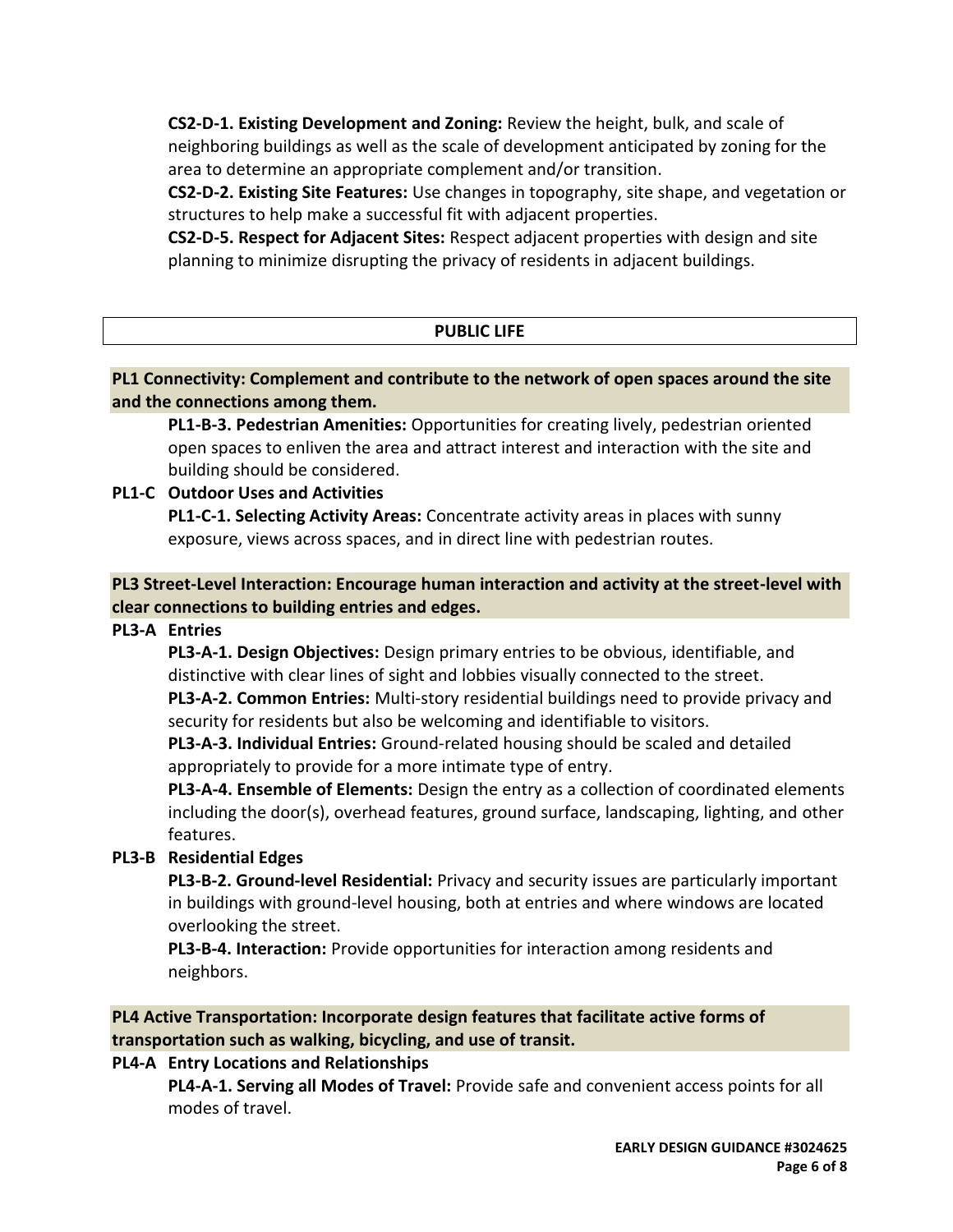**PL4-A-2. Connections to All Modes:** Site the primary entry in a location that logically relates to building uses and clearly connects all major points of access.

# **DESIGN CONCEPT**

# **DC1 Project Uses and Activities: Optimize the arrangement of uses and activities on site.**

#### **DC1-A Arrangement of Interior Uses**

**DC1-A-1. Visibility:** Locate uses and services frequently used by the public in visible or prominent areas, such as at entries or along the street front.

**DC1-A-2. Gathering Places:** Maximize the use of any interior or exterior gathering spaces. **DC1-C Parking and Service Uses**

**DC1-C-4. Service Uses:** Locate and design service entries, loading docks, and trash receptacles away from pedestrian areas or to a less visible portion of the site to reduce possible impacts of these facilities on building aesthetics and pedestrian circulation.

**DC2 Architectural Concept: Develop an architectural concept that will result in a unified and functional design that fits well on the site and within its surroundings.**

# **DC2-A Massing**

**DC2-A-2. Reducing Perceived Mass:** Use secondary architectural elements to reduce the perceived mass of larger projects.

# **DC2-B Architectural and Facade Composition**

**DC2-B-1. Façade Composition:** Design all building facades—including alleys and visible roofs— considering the composition and architectural expression of the building as a whole. Ensure that all facades are attractive and well-proportioned.

# **DC2-C Secondary Architectural Features**

**DC2-C-1. Visual Depth and Interest:** Add depth to facades where appropriate by incorporating balconies, canopies, awnings, decks, or other secondary elements into the façade design. Add detailing at the street level in order to create interest for the pedestrian and encourage active street life and window shopping (in retail areas).

#### **DC2-D Scale and Texture**

**DC2-D-1. Human Scale:** Incorporate architectural features, elements, and details that are of human scale into the building facades, entries, retaining walls, courtyards, and exterior spaces in a manner that is consistent with the overall architectural concept

**DC3 Open Space Concept: Integrate open space design with the building design so that they complement each other.**

# **DC3-A Building-Open Space Relationship**

**DC3-A-1. Interior/Exterior Fit:** Develop an open space concept in conjunction with the architectural concept to ensure that interior and exterior spaces relate well to each other and support the functions of the development.

**DC3-B Open Space Uses and Activities**